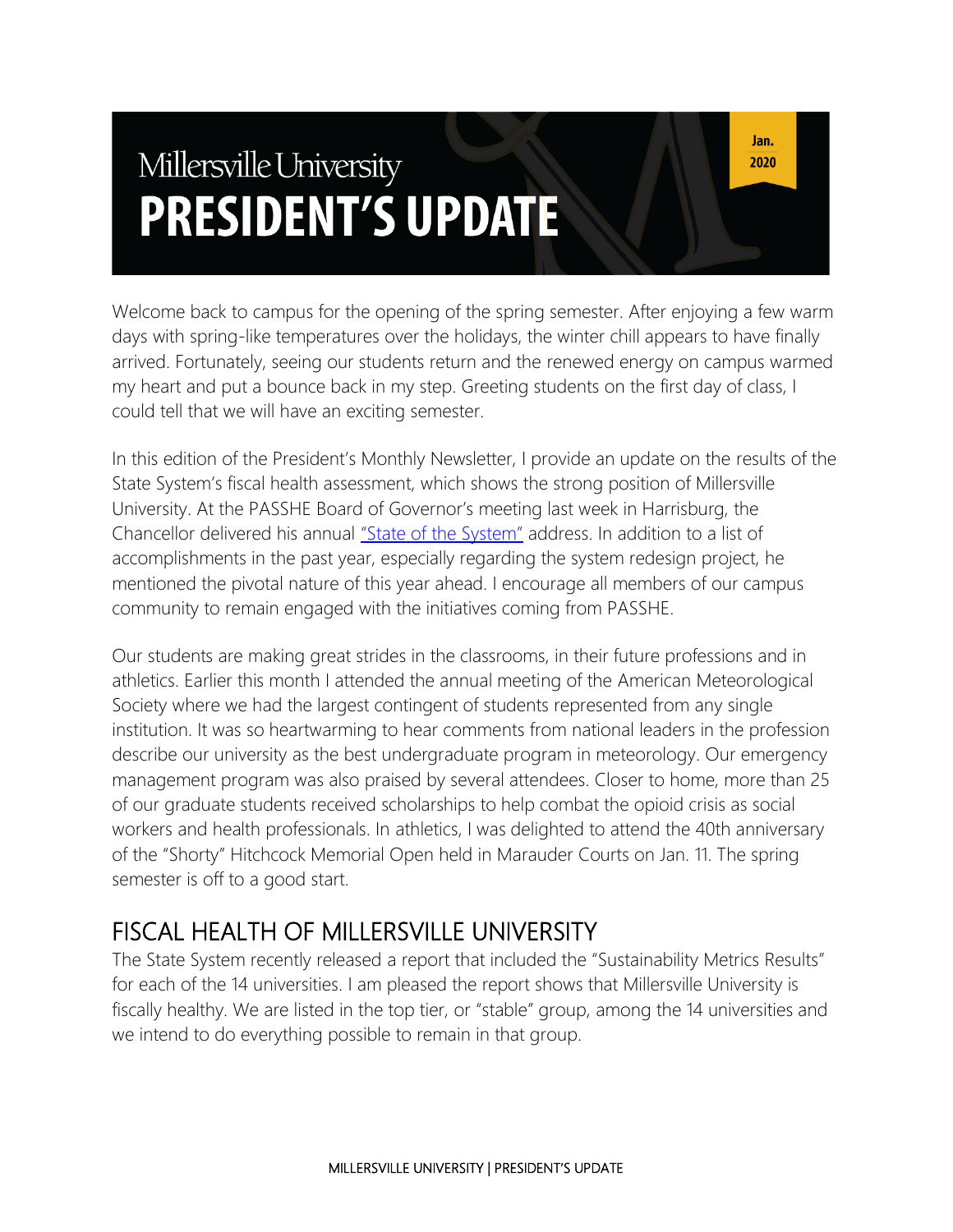The Board of Governors sustainability policy requires any institution that is not in the stable group to submit a multi-year budget plan. While not required to do so, we are developing a 5-year budget model to ensure we have plans in place to sustain our good fiscal health.

At Millersville, we are continuing to review operations to identify opportunities for fiscal efficiencies and we have directed resources to support student recruitment and retention efforts. Recently, we received a clean financial audit and, at the end of the last fiscal year, we had a surplus. Millersville showed a small enrollment increase this fall semester, one of only two PASSHE institutions to show such growth in both of the last two academic years.

Given the team assembled and the amount of work done to date, I believe the new five-year strategic plan being developed for Millersville will positively guide our fiscal health. The All University Council has been engaged in making recommendations on our mission and vision statements, strategic directions, and goals and objectives.

We are ready to face the challenges confronting our institution. As we move forward we will work to identify cost savings opportunities that do not disrupt current or future planned revenue streams. I'm betting on our collective effort and the wisdom of our community to get us there; by developing a strategic plan and the financial resources needed to build a brighter future for our University.

#### BOG AND TUITION

The Millersville Men's Glee Club did an outstanding job when they performed at this month's Board of Governors (BOG) meeting at the Dixon University Center. Their performance set the tone for a great two-day meeting where we heard the Chancellor's "State of the System" address and received an update on the system redesign project. You can read more about their meeting [here.](https://chancellorgreenstein.blogspot.com/2020/01/the-state-of-our-system.html)

At their next meeting in April, the BOG will consider tuition for the 14 State System schools. While schools now have a greater role in setting their own tuition, final rate-setting decisions need to be approved by the BOG.

The Council of Trustees (COT) for Millersville University set the cost for room, board and other fees for the next academic year during their December meeting. For the 2020-21 school year, charges for room and board will not increase but the total fees will increase by \$6 per semester. Millersville is proposing an increase of \$143.50 a semester for tuition in the 2020-21 school year to provide support for our academic programs.

It is important to note that the proposal includes an additional \$1 million in financial aid to support our students and ensure that Millersville remains affordable and accessible.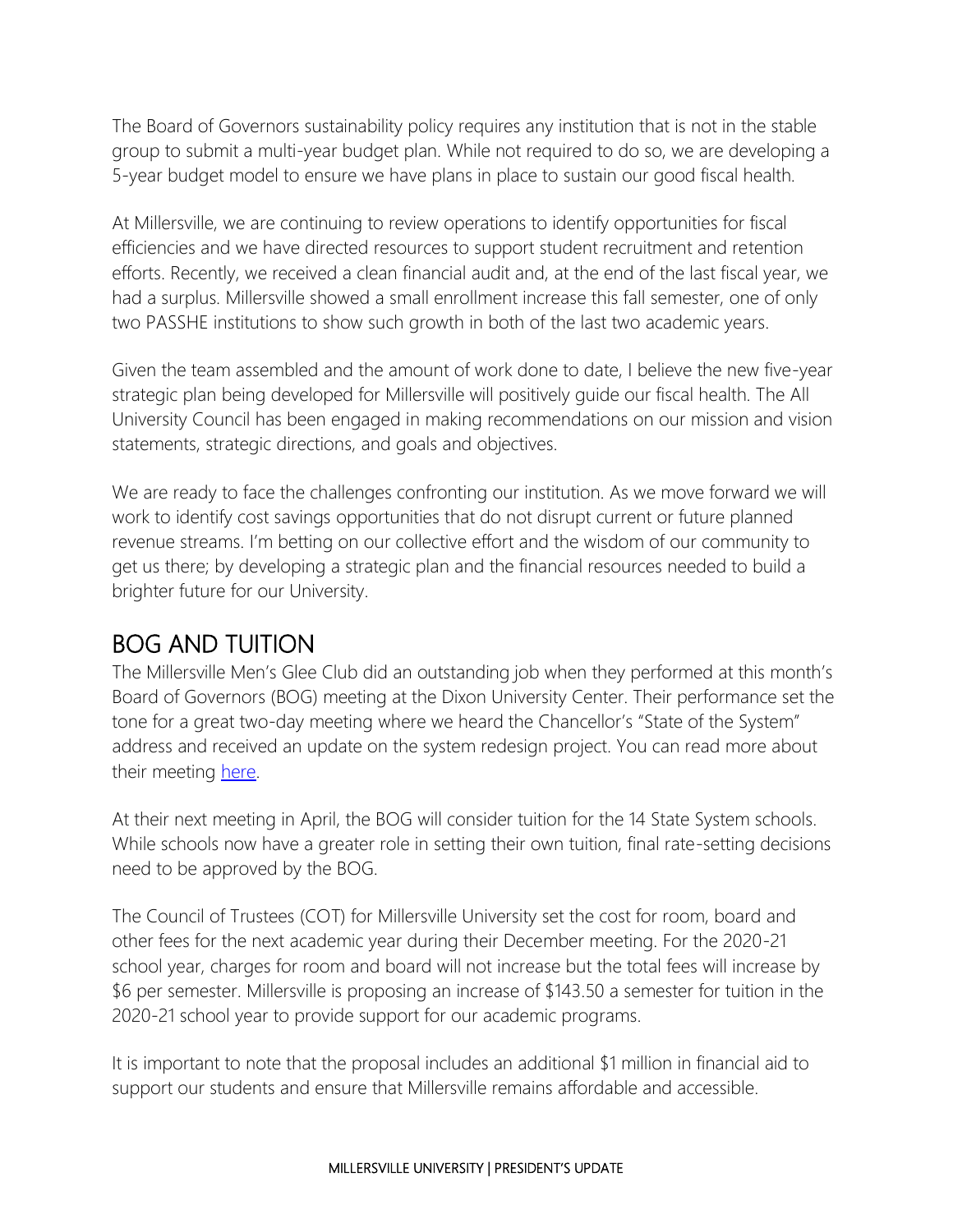During the next two years, Millersville will continue to revise its program offerings to serve a dynamic and growing region of the Commonwealth. Several new academic programs, including those approved recently by the Office of the Chancellor, will be launched in the next few years. Also, we will invest in study abroad programs and implement new alumni outreach initiatives.

### 100 YEARS OF AMS!

Last week, I traveled to Boston, along with 53 of our current undergraduate and graduate students and several faculty and staff members, to the 100th annual meeting of the American Meteorological Society (AMS). It was a wonderful opportunity to experience the passion and intellectual curiosity in our students.

The networking available to our students was phenomenal! Our students were exposed to everything that can help them succeed in their chosen professions, ranging from conference sessions and town hall meetings to keynotes and a career fair.

For over 15 years, Millersville University has been hosting an Alumni and Friends Reception, which brings together over 60 alumni, attending current students, and long-time friends of the University such as many employers who hire our graduates. The gathering, which was the first of its kind for a primarily undergraduate institution, has attracted sponsors such as AccuWeather, WeatherTrends360 and Harris Corporation. In addition, they received support from the MU Alumni Association and MU Foundation. What a magical event!

Most important, our students returned with a greater sense of their place in atmospheric sciences/meteorology community - and with leads on jobs and graduate school!

# 'VILLE HELPS COMBAT OPIOID CRISIS

Workforce development is one of our institution's highest priorities. Thanks to a \$1.35 million grant the University received last summer, students interested in becoming experts in addiction and recovery are developing the skills and knowledge needed in the profession.

More than 25 graduate students have received scholarships to help combat the opioid crisis. The majority of the grant supports scholarships of \$10,000 each to Millersville students enrolled in the [Master of Social Work \(MSW\)](https://www.millersville.edu/socialwork/msw/index.php) and \$28,000 each to students in the Doctor of [Nursing Practice \(DNP\).](https://www.millersville.edu/nursing/dnp.php) MSW students like Channel Lowery, who has an internship at the Water Street Mission, and Kylie Bradley-Moreschi, who has an internship with Colonial House, a 90-day inpatient treatment facility, will be better prepared to help with this national problem.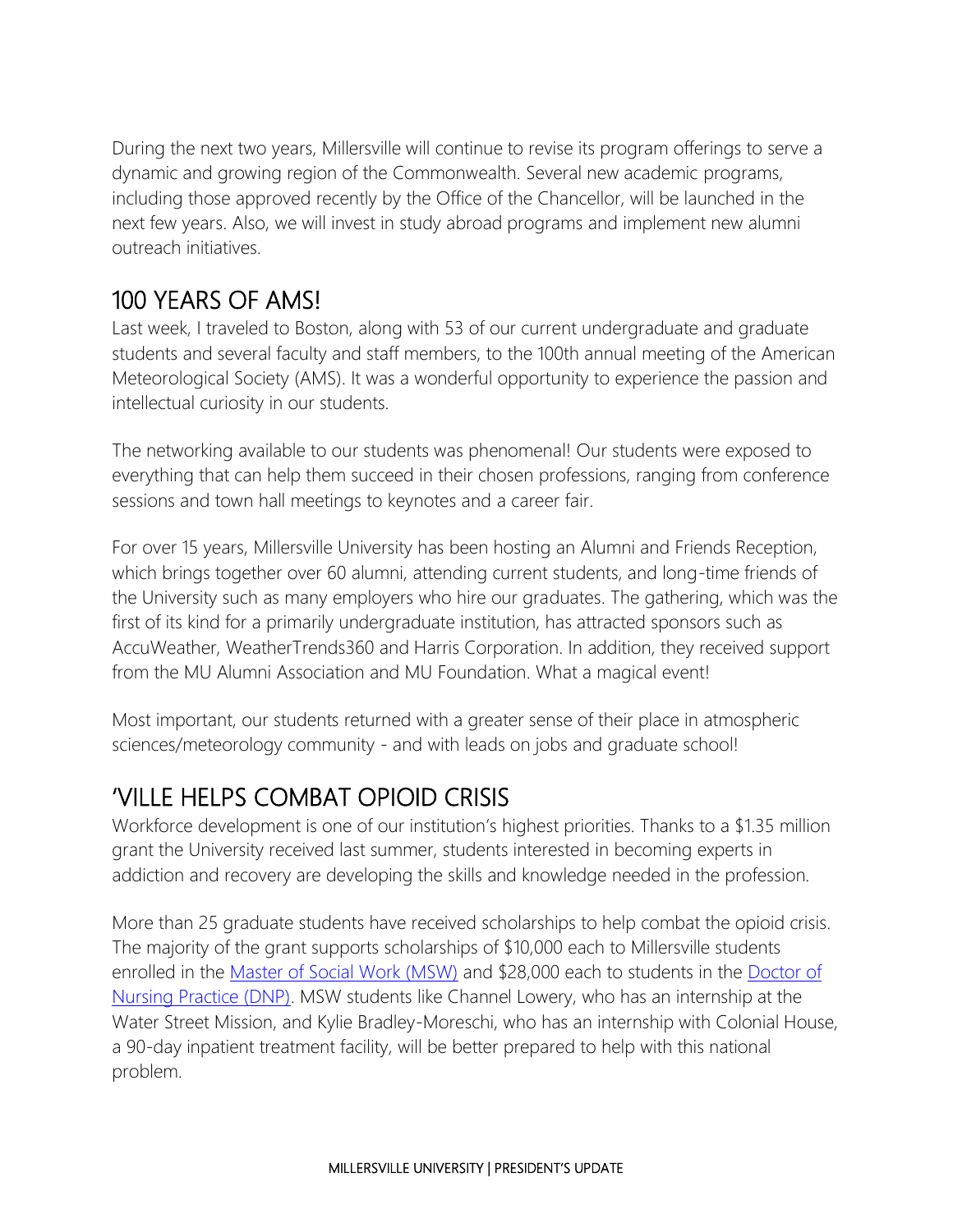The principal investigator of the grant is Dr. Marc Felizzi, who along with his team of Drs. Karen Rice, Laura Granruth and Kelly Kuhns, believe in the power of students receiving training from experts in the field of addiction prevention, treatment and recovery. Additionally, students obtain experience within an approved agency as part of their field placement so they will be able to apply their new knowledge and skills. The team is actively recruiting students in both the MSW and DNP programs.

This grant allows the University to increase collaboration with community members, professionals and other higher education institutions across the country. It places us at the forefront of opioid and substance abuse prevention, treatment and recovery, and gives the University an increased level of recognition for this vital area of study.

#### MULTI-FACTOR AUTHENTICATION

Because our campus is experiencing an increasing number of phishing attacks over the last several years, cybersecurity has never been more important. Keeping our students, faculty and staff safe is a top priority for our University—and part of that is keeping your information protected.

The Information Technology (IT) team works hard to upgrade our software and develop new methods for protecting our information on a regular basis. In the coming months, the team will begin the process of rolling out Multi-Factor Authentication (MFA) for all faculty and staff accounts. This is in addition to the University's single sign-on services, which enhances user access to our systems with one common username and password.

George Ciarrocchi, director of systems and networking, explains that MFA provides a way to limit the impact of cyber-attacks and help ensure that only authorized persons have access to Millersville systems.

This new system will not only protect email, but also end user data and applications connected internally or through the cloud. IT will roll out this new software department-bydepartment with in-depth training and assistance. While faculty and staff are in the first wave of this process, students are eligible to voluntarily enroll themselves. Information on how to do this will be forthcoming. It will not be a requirement until the fall 2020 semester, but I encourage everyone to take advantage of this service and give themselves a head start.

#### SPORTS ROUNDUP

Students have returned to campus just in time for the stretch run of the basketball season. Our women and men's teams are in the PSAC playoff picture and every win in January and February is important. There are few events at Millersville more exciting than a basketball